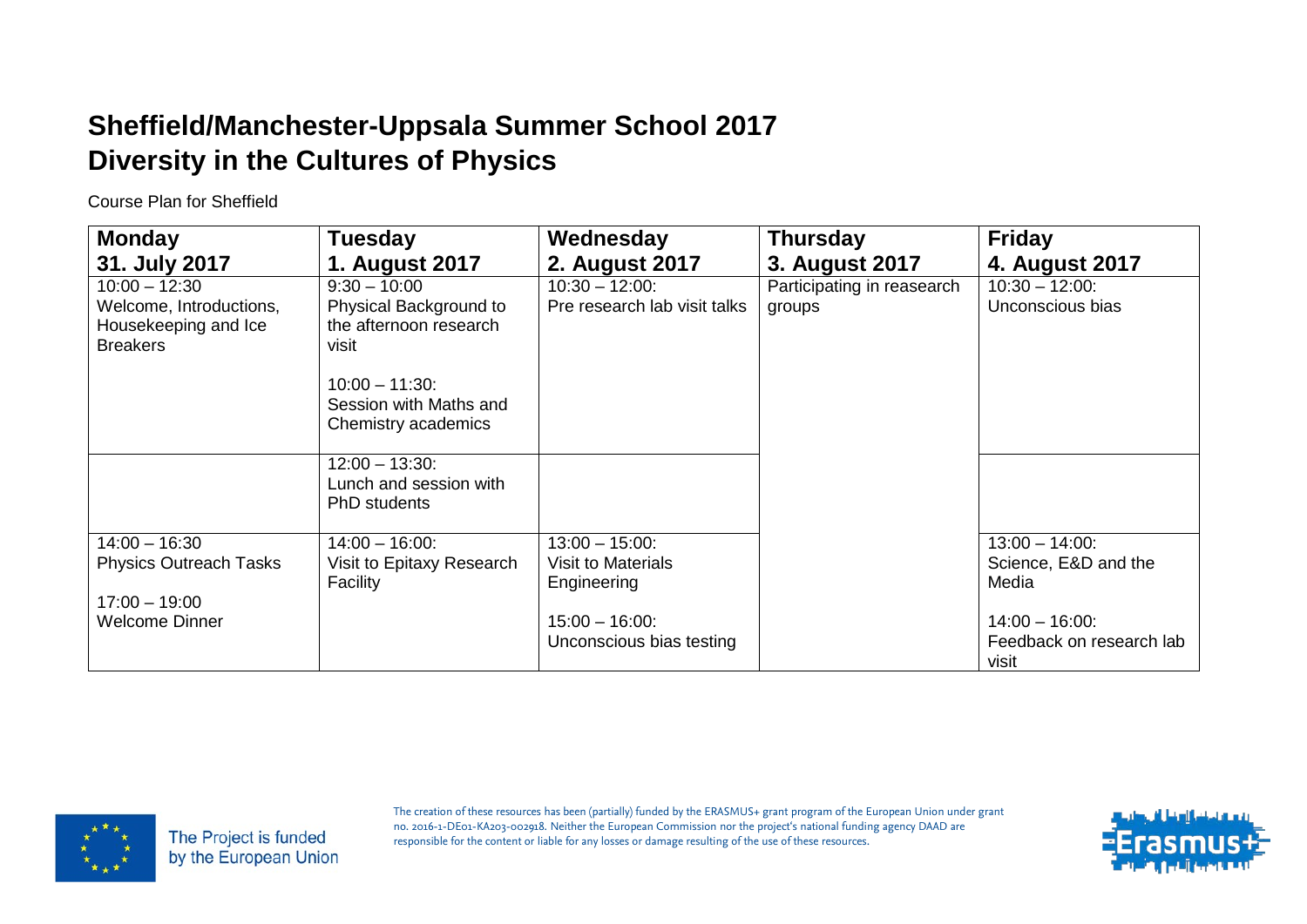Course Plan for Manchester

| <b>Monday</b>                                                  | <b>Tuesday</b>                                     | Wednesday                                  | <b>Thursday</b>                                       | <b>Friday</b>                                            |
|----------------------------------------------------------------|----------------------------------------------------|--------------------------------------------|-------------------------------------------------------|----------------------------------------------------------|
| <b>7. August 2017</b>                                          | 8. August 2017                                     | <b>9. August 2017</b>                      | <b>10. August 2017</b>                                | <b>11. August 2017</b>                                   |
| $10:00 - 10:30$ :                                              | $10:00 - 10:30$ :                                  | $10:00 - 12:45$ :                          | $10:00 - 12:30$ :                                     | $10:00 - 12:30$ :                                        |
| Introduction and Induction                                     | Tour of the Photon<br>Science Institute            | Shadowing PhD students                     | Talk to IoP representative                            | Discussion and outreach<br>task final preparation        |
| $10:30 - 11:30$ :                                              |                                                    |                                            |                                                       |                                                          |
| Coffee and discussion                                          | $11:00 - 11:30$ :<br><b>Tour National Graphene</b> |                                            |                                                       |                                                          |
| $11:30 - 12:45$ :<br>Outreach Task: Talk by                    | Institute                                          |                                            |                                                       |                                                          |
| project student                                                | $11:30 - 12:45$ :<br><b>Discussion Session</b>     |                                            |                                                       |                                                          |
|                                                                |                                                    |                                            |                                                       |                                                          |
| $13:45 - 16:00$ :                                              | $13:45 - 16:00$ :                                  | $13:45 - 14:30$ :                          | $13:15 - 14:00$ :                                     | $13:30 - 16:00$ :                                        |
| 'History of women in<br>science' walking tour of<br>Manchester | Museum of Science and<br>Industry                  | Feedback on shadowing a<br>PhD student     | <b>Visit to Pankhurst Centre</b><br>$14:00 - 16:00$ : | Outreach task<br>presentations and<br>$feedback + final$ |
|                                                                |                                                    | $14:30 - 16:00$ :                          | Career Panel / Q&A                                    | discussions                                              |
|                                                                |                                                    | Coffee and networking<br>with PhD students | female physics academics                              |                                                          |
|                                                                |                                                    |                                            | $18:30 - 21:00$ :<br>Dinner                           |                                                          |



The Project is funded by the European Union

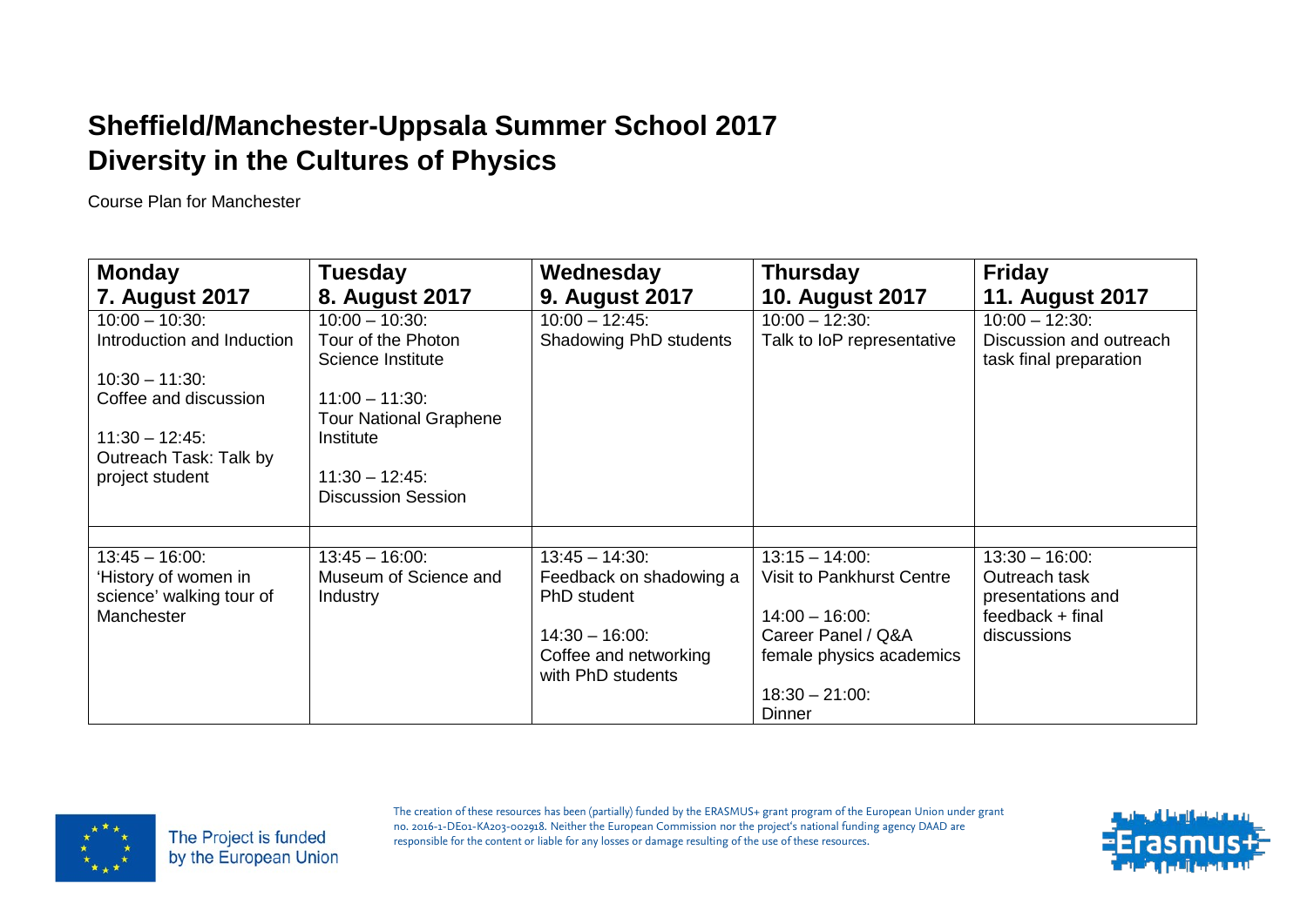Course Plan for Uppsala

| <b>Monday</b><br><b>14. August 2017</b>                                                    | <b>Tuesday</b><br><b>15. August 2017</b>                                                     | Wednesday<br><b>16. August 2017</b>                              | <b>Thursday</b><br><b>17. August 2017</b>                             | <b>Friday</b><br><b>18. August 2017</b> |
|--------------------------------------------------------------------------------------------|----------------------------------------------------------------------------------------------|------------------------------------------------------------------|-----------------------------------------------------------------------|-----------------------------------------|
| $09:00 - 12:00$ :<br>Introduction and<br>Department Tour, visit to<br>research group hosts | $9:00 - 12:00$<br>FESTA - Female<br><b>Empowerment in Science</b><br>and Technology Academia | $9:00 - 11:30$<br><b>Master Suppression</b><br><b>Techniques</b> | $9:00 - 12:00$<br>Norreda<br>Group Work<br>$10:00 - 11:00$<br>PhysCom | <b>Research Stay</b>                    |
| $14:00 - 17:00$<br>Department Tour                                                         | $14:00 - 17:00$<br><b>Transnational Living</b>                                               | $14:00 - 17:00$<br>Norreda<br><b>Dendelion Physicists</b>        | $14:00 - 17:00$<br><b>Feminist City Tour</b>                          |                                         |